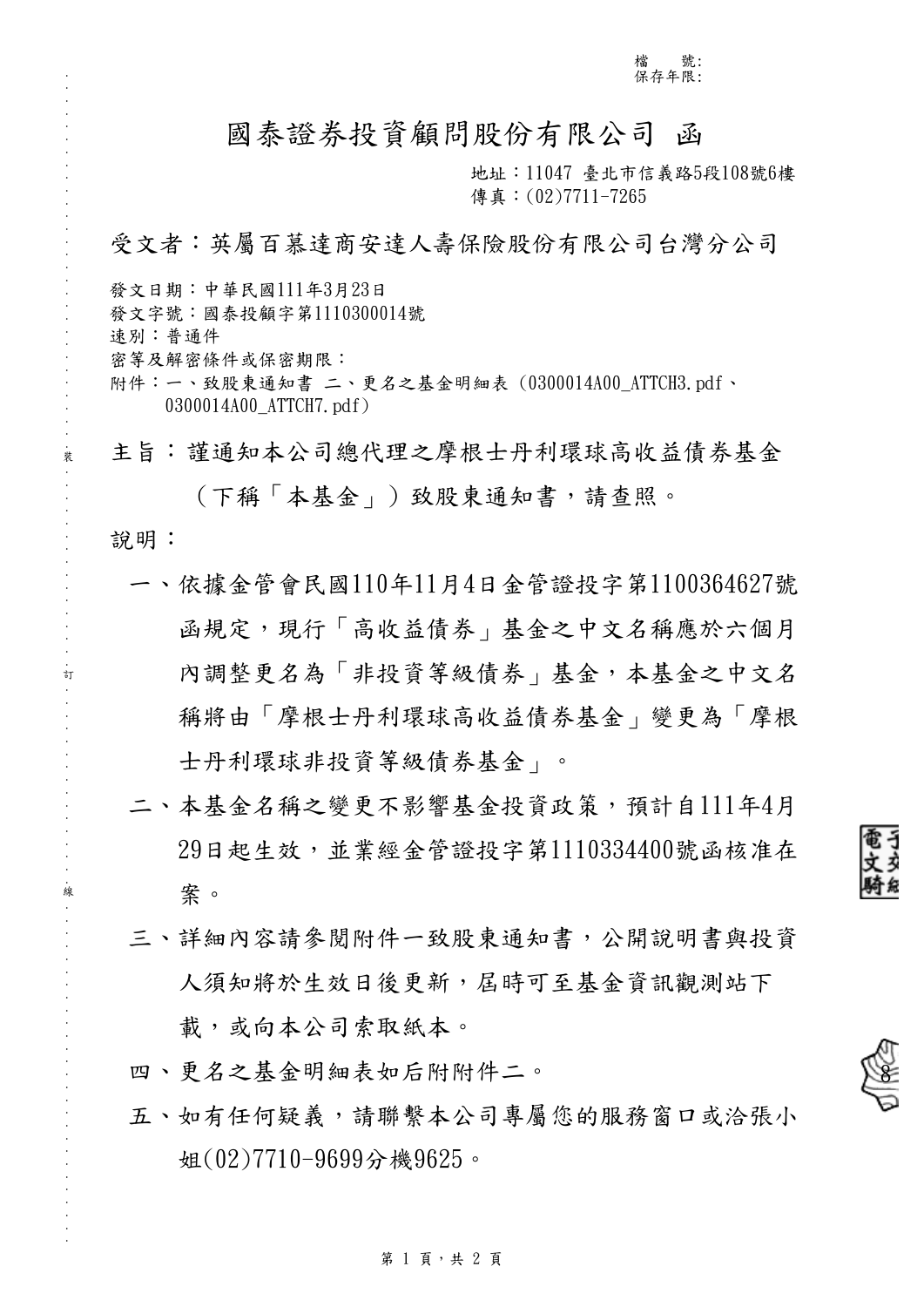正本:中央再保險股份有限公司、安聯人壽保險股份有限公司、全球人壽保險股份有限 公司、宏泰人壽保險股份有限公司、國際康健人壽保險股份有限公司商品發展與 策略部、富邦人壽保險股份有限公司商品行銷部、台灣人壽保險股份有限公司、 台灣人壽保險股份有限公司-商品二部五科、台灣人壽保險股份有限公司-商品二 部六科、國泰人壽保險股份有限公司投資型商品部、第一金人壽保險股份有限公 司、臺灣銀行公教保險部、永豐證券投資信託股份有限公司、柏瑞證券投資信託 股份有限公司、統一證券投資信託股份有限公司、富蘭克林華美證券投資信託股 份有限公司、富邦證券投資信託股份有限公司、德信證券投資信託股份有限公 司、群益證券投資信託股份有限公司、復華證券投資信託股份有限公司、安聯證 券投資信託股份有限公司、元大證券投資信託股份有限公司、保德信證券投資信 託股份有限公司、施羅德證券投資信託股份有限公司、台新證券投資信託股份有 限公司、合作金庫證券投資信託股份有限公司、國泰證券投資信託股份有限公 司、第一金證券投資信託股份有限公司、瀚亞證券投資信託股份有限公司、合作 金庫商業銀行信託部、中國信託商業銀行股份有限公司信託部、法商法國巴黎銀 行台北分公司、聯邦商業銀行股份有限公司、上海商業儲蓄銀行股份有限公司信 託部、華南商業銀行股份有限公司信託部、國泰世華商業銀行股份有限公司信託 部、王道商業銀行股份有限公司、台新銀行理財商品處、日盛國際商業銀行財富 管理部、高雄銀行股份有限公司信託部、兆豐國際商業銀行股份有限公司、安泰 商業銀行股份有限公司、元大商業銀行股份有限公司、台北富邦商業銀行股份有 限公司信託處、台北富邦商業銀行投資商品處基金暨股權類商品科、永豐商業銀 行股份有限公司、臺灣中小企業銀行股份有限公司信託部、台中商業銀行股份有 限公司信託部、三信商業銀行股份有限公司、國泰綜合證券股份有限公司、凱基 證券股份有限公司、群益金鼎證券股份有限公司財富管理部信託處、元富證券股 份有限公司、基富通證券股份有限公司、康和綜合證券股份有限公司、統一綜合 證券股份有限公司、日盛證券股份有限公司、元富證券投資顧問股份有限公司、 宏遠證券投資顧問股份有限公司、元大證券投資顧問股份有限公司、鉅亨證券投 資顧問股份有限公司、街口證券投資信託股份有限公司、中租證券投資顧問股份 有限公司、國泰證券投資顧問股份有限公司全權委託部、英屬百慕達商安達人壽 保險股份有限公司台灣分公司、遠雄人壽保險事業股份有限公司、三商美邦人壽 保險股份有限公司、好好證券股份有限公司、第一商業銀行股份有限公司信託處 規劃部

副本: 電2032/03/24



. . . . . . . . . . . . . . . . . . . . . . . . .

. . . . . . . . . . . . . . . . . . . . . . . . . . . . . . 裝 . . . . . . . . . . . . . . . . 訂 . . . . . . . . . .

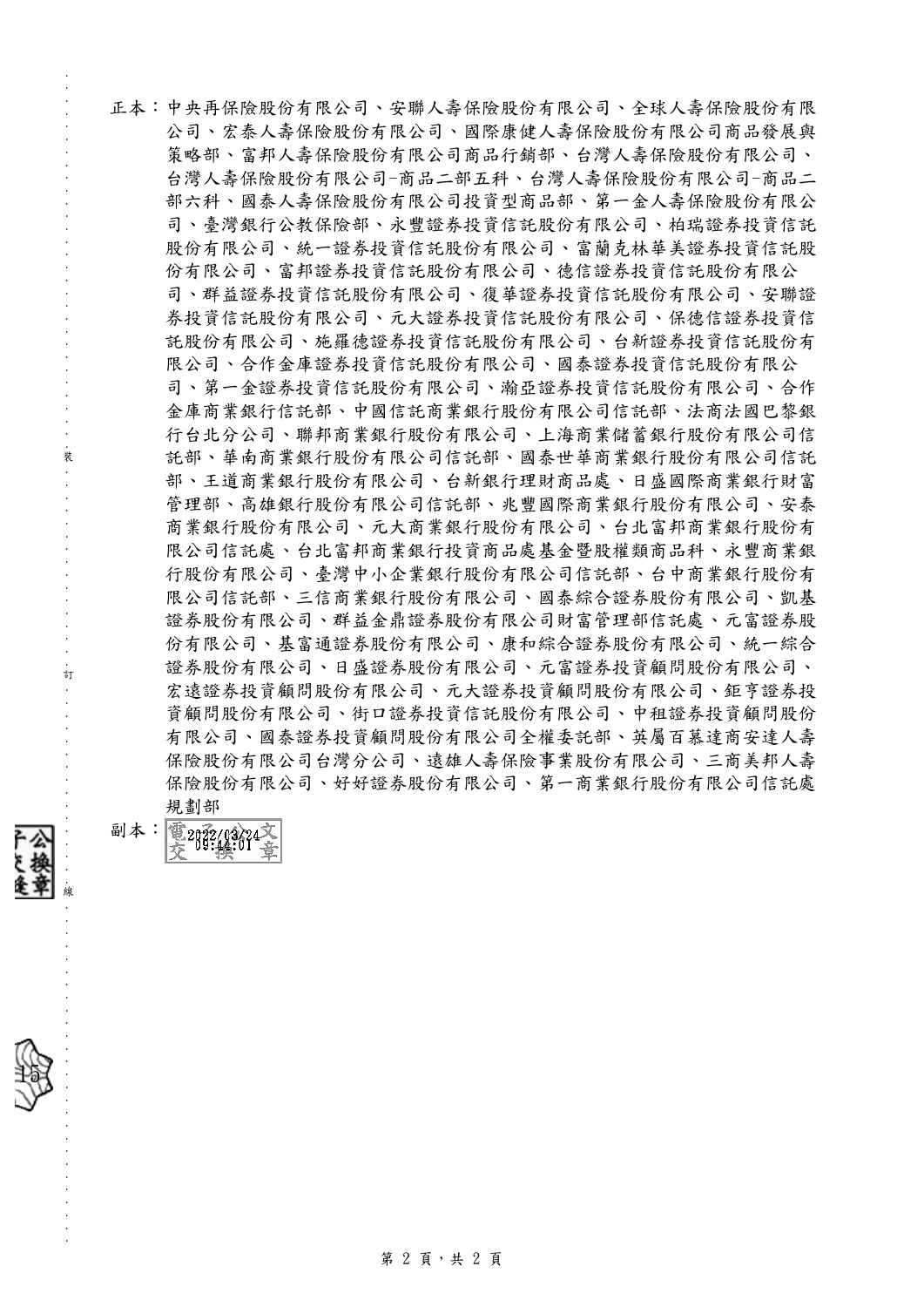## (中譯文)

#### 此為重要文件請 台端立即閱讀。倘有任何疑義,請尋求專業諮詢。

MORGAN STANLEY INVESTMENT FUNDS

可變資本投資公司 註冊辦事處:6B, route de Trèves, L-2633 Senningerberg 盧森堡交易及公司註冊處之註冊編號:B 29 192 (下稱「本公司」)

### 致股東通知書

盧森堡,2022年3月23日

親愛的股東,您好:

謹致函通知 台端,即本公司旗下基金-摩根士丹利環球高收益債券基金(下 稱「本基金」)之股份持有人,為遵守台灣金融監督管理委員會關於高收益債 券基金之中文名稱變更要求,本基金之中文名稱將由「摩根士丹利環球高收益 債券基金」變更為「摩根士丹利環球非投資等級債券基金」。此一名稱變更將 自2022年4月29日起生效。

本基金之更名不會導致本基金投資政策發生任何變動。

此等變更不會對 台端身為本基金股東之權利造成任何影響。

\*\*\*\*

除非本通知書中另有所指,本通知書之所用詞彙均與本公司現行公開說明書( 下稱「公開說明書」)所述之含義相同。

董事會對本通知書所含資訊之正確性負責。投資人可於本公司之註冊辦事處或 國外代表之辦事處免費索取公開說明書。

倘 台端對上述有任何問題或疑慮,請向本公司在盧森堡之註冊辦事處、本公 司之投資顧問或向 台端所在地區之本公司代表洽詢。就上述事宜在 台端具 有公民身份之國家、台端之居住地或定居地所在國家所致之稅務影響,台端應 自行加以瞭解,並於適當情況下尋求專業諮詢意見。

董事會 敬啟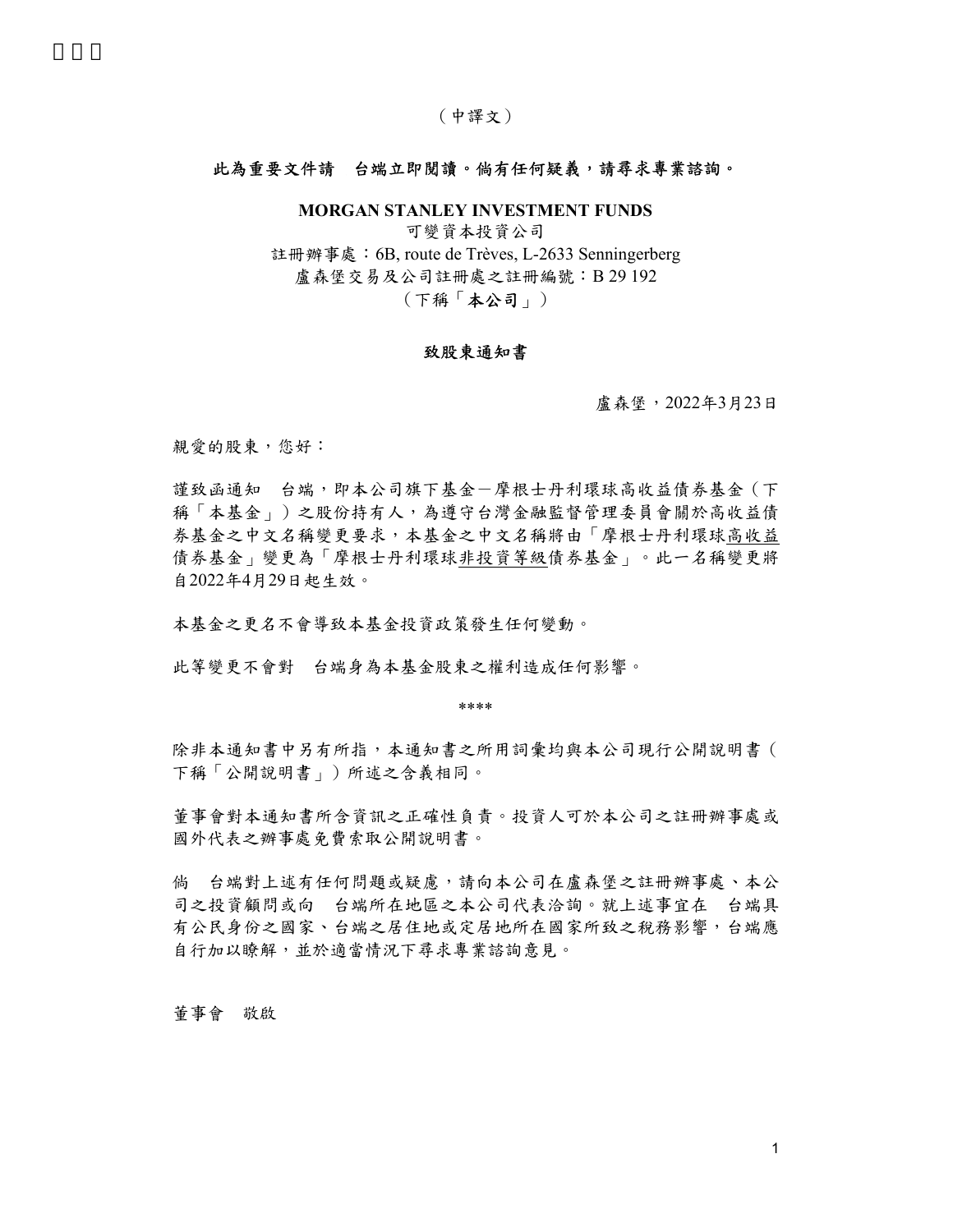# THIS DOCUMENT IS IMPORTANT AND REQUIRES YOUR IMMEDIATE ATTENTION. IF IN DOUBT, PLEASE SEEK PROFESSIONAL ADVICE

# MORGAN STANLEY INVESTMENT FUNDS

Société d'Investissement à Capital Variable Registered office: 6B, route de Trèves, L-2633 Senningerberg R.C.S. Luxembourg: B 29 192 (the "Company")

#### NOTICE TO SHAREHOLDERS

Luxembourg, 23 March 2022

Dear shareholder,

We are writing to you as a holder of shares in Morgan Stanley Investment Funds Global High Yield Bond Fund (the "Fund"), a fund of the Company, to inform you that, in order to comply with the Chinese name change requirement in relation to high yield bond funds imposed by the Taiwan Financial Supervisory Commission, the Chinese language name of the Fund will be changed from "摩根士丹利環球高收益債券基金" to "摩根士丹利環球非投資等級債券基金". Such name change will take effect on 29 April 2022.

The renaming of the Fund will not result in any change to the investment policy the Fund.

The change will not affect your rights as shareholders of the Fund in any manner.

Capitalized terms used in this notice shall have the same meaning ascribed to them in the current prospectus of the Company (the "Prospectus"), unless the context otherwise requires.

\*\*\*\*

The Board accepts responsibility for the accuracy of the information contained in this notice. The Prospectus is available to investors, free of charge, at the registered office of the Company or at the offices of foreign representatives.

Should you have any questions or concerns about the foregoing, please contact the Company at its registered office in Luxembourg, the Investment Adviser of the Company or the representative of the Company in your jurisdiction. You should inform yourself of, and where appropriate take advice on, the tax consequences of the foregoing in your country of citizenship, residence or domicile.

Yours faithfully,

The Board